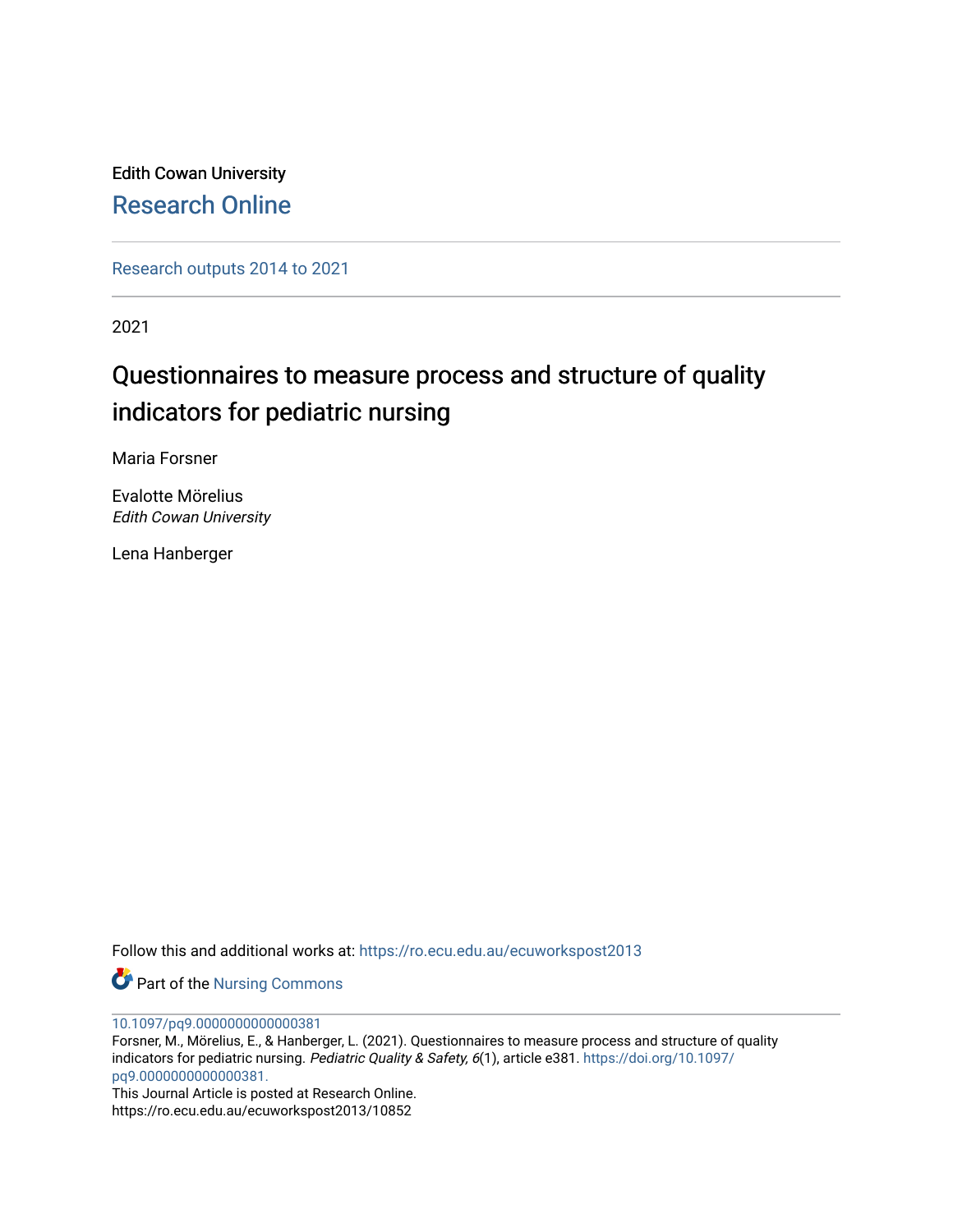## **OPEN**

## Questionnaires to Measure Process and Structure of Quality Indicators for Pediatric Nursing

*Maria Forsner, PhD\*†; Evalotte Mörelius, PhD‡; Lena Hanberger, PhD§* 

#### Abstract

Introduction: The quality of nursing care has a significant impact on the outcomes of care. The specific needs of children requiring hospital care make it essential to monitor and compare data not only on the medically oriented outcome measure but also on nursing care, structure, and process, requiring perspectives from registered nurses (RNs) and nurse managers (NMs). Thus, this project aimed to evaluate the structure and process of nursing quality indicators in pediatric hospital care with questionnaires distributed to RN and NM. Methods: We developed separate questionnaires for NMs and RNs to assess the process and structure of the quality indicators of breastfeeding, management of pain, venous access, medication management, and provision of a child-oriented environment. Nine NMs and 113 RNs from 9 pediatric wards answered the questionnaires. Result: Local quidelines were available for 3 out of the 5 quality indicators: pain management, venous access, and medication management. RNs reported varying levels of adherence to pain management (62%), and venous access management (72%). Satisfaction with the conditions for safe medication management was 90%. Approximately, two-thirds (67%) of RN reported sufficient knowledge regarding the impact of the child-oriented environment and less than half (44%) regarding how to support breastfeeding. Conclusion: Structure and process is a prerequisite for quality of care outcomes. This study discloses areas for quality improvement and offers instruments to compare structure and process in pediatric nursing care to discuss with consumers, managers, staff, and other stakeholders. *(Pediatr Qual Saf 2021;6:e381; doi: 10.1097/pq9.0000000000000381; Published online December 28, 2020.)*

## **BACKGROUND**

 $\begin{array}{c} \begin{array}{c} \text{2.13\textwidth} \end{array}$  Nursing care has a significant impact on patient safety and the outcome of care.<sup>1</sup> patient safety and the outcome of care.<sup>1</sup> However, quality outcome data on nursing activities mostly refers to adult care<sup>2,</sup> and pediatric quality of care measures are mostly medically oriented.3,4 This situation jeopardizes the quality of nursing care to children and conflicts with the child's best interest.5 Against this background, the Swedish Association of Pediatric Nurses has drawn attention to the absence of pediatric nursing care indicators, stating that this makes the quality of

*From the \*Department of Nursing, Umeå University, Umeå, Sweden; †Department of Biosciences and Nutrition, Karolinska Institutet, Stockholm, Sweden; ‡School of Nursing and Midwifery, Edith Cowan University, and Perth Children's Hospital, Perth, WA, Australia; and §Department of Health, Medicine and Caring Sciences, Division of Nursing, Linköping University, Linköping, Sweden*

*\*Corresponding author. Address: Maria Forsner, PhD, Department of Nursing, Umeå University, SE 901 87 Umeå, Sweden PH: +46 907866473/+46 705848759; Fax: +46 90133607*

*Email: [maria.forsner@umu.se](mailto:maria.forsner@umu.se)*

*Copyright © 2020 the Author(s). Published by Wolters Kluwer Health, Inc. This is an open access article distributed under the [Creative Commons](http://creativecommons.org/licenses/by/4.0/)  [Attribution License 4.0 \(CCBY\),](http://creativecommons.org/licenses/by/4.0/) which permits unrestricted use, distribution, and reproduction in any medium, provided the original work is properly cited.*

*To cite: Forsner M, Mörelius E, Hanberger L. Questionnaires to Measure Process and Structure of Quality Indicators for Pediatric Nursing. Pediatr Qual Saf 2021:6;e381.*

*Received for publication March 21, 2020; Accepted September 11, 2020.*

*Published online December 28, 2020*

*DOI: 10.1097/pq9.0000000000000381*

**LISTER QUALITY & SAFETY ALITAUD . HITASH** 

children's care invisible to consumers and stakeholders and undermines comparison within and between hospitals.

Indicators of quality of health care require scientific plausibility, relevance, and consistent interpretability. They ought to be unique, measurable, and valid.<sup>6</sup> From the perspective of children, communication, professional competence, safety, professional appearance, and virtues such as patience, honesty, and kindness

are essential factors for quality in nursing care,<sup>7</sup> and technical skills, and the on-time delivery of medications.8 Moreover, children want to take an active part in decisions about their own care.<sup> $7-9$ </sup> From a parental perspective, parents likewise appreciate being heard, nursing professionalism, and technical skills. Furthermore, parents emphasize the importance of support and information.10 From a nurse perspective, family presence, safe medication administration, pain management,<sup>11</sup> and peripheral venous catheter management are key quality indicators.3

On behalf of the Swedish Association of Pediatric Nurses, a working group including nurses experienced in different pediatric nursing fields, such as general pediatrics, diabetes care, neonatal intensive care, nursing management, and quality improvement, was mandated to identify quality indicators for nursing in pediatric hospital care. The group agreed to focus on: breastfeeding, pain management, safe venous access, safe medication management, and providing a child-oriented environment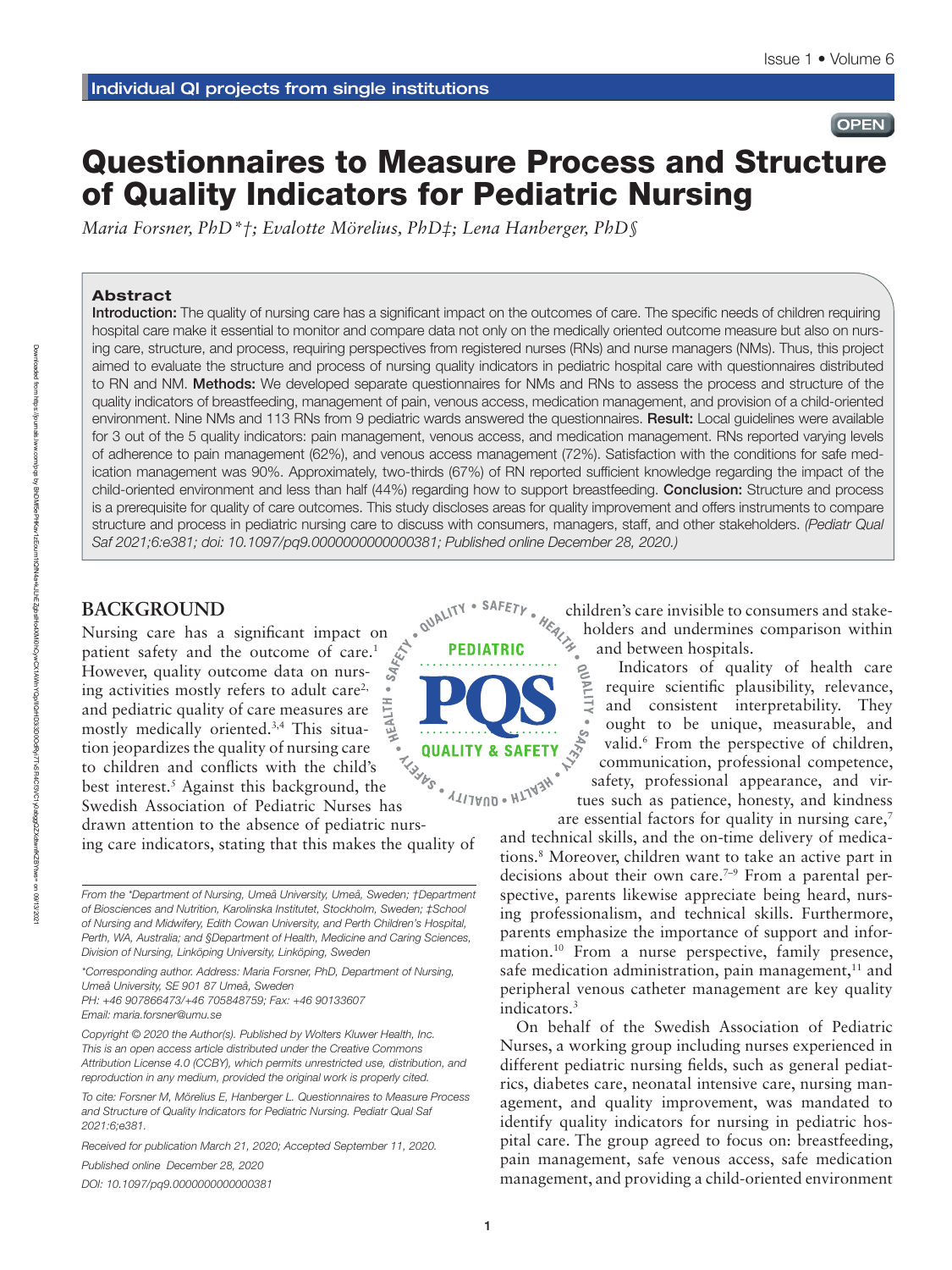(Table 1). These indicators are within a registered nurse's responsibility, and they are generic and valid across different pediatric specialties.

Furthermore, the group was guided by the Donabedian Quality-of-Care Framework, of which structure, process, and outcomes are essential components.6 *The structure* provides conditions for good health. The organization, staffing, facilities, equipment, expertise, and procedures, that is, providing guidelines are some aspects falling under "structure." *The process* assesses healthcare operations performed, including all activities during the meeting with the patient and family, such as sampling, examinations, and treatments according to guidelines. *Outcomes* include improvement or change in the patient's health attributed to the efforts of care.<sup>6</sup>

The Baby-Friendly Hospital Initiative and strategies such as the Integrated Management of Childhood Illness highlight the importance of breastfeeding.<sup>12</sup> *Pain* can significantly impact the individual child. It is associated with morbidity, affects survival, and the quality of life.<sup>13</sup> *Venous access* has been designated as challenging in pediatric care and is a common source of complications.14 The fact that children are at exceptionally high risk of *medication errors*, which are more hazardous to children than to adult patients, is also well known.<sup>15</sup> Furthermore, the hospital environment is crucial to meet children's specific needs,<sup>16</sup> and children themselves emphasize its importance.<sup>17</sup>

Healthcare should be grounded in scientific knowledge, proven experience, and the patient's perception of the required care. Additionally, health services should provide equal quality of care for the whole population. Therefore, it is of great importance to survey patient experiences and monitor and compare outcome data on the healthcare provided, highlighting areas in need of improvement. However, according to the Donabedian Quality-of-Care Framework,<sup>6</sup> measuring process and structure are just as important as measuring outcomes. Furthermore, Batalden and Davidoff<sup>18</sup> emphasize measuring quality improvements from different perspectives. Thus, with a focus on structure and process, both registered nurses (RNs) and nurse managers (NMs) perspectives were of interest. This study aimed to evaluate the structure and process of nursing quality indicators in pediatric hospital care with questionnaires distributed to registered nurses and nurse managers.

## **METHODS**

### *Questionnaires*

Two questionnaires, 1 for NMs and 1 for RNs, were used to assess the structure and process of the quality indicators: breastfeeding, pain management, safe venous access, safe medication management, and providing a child-oriented environment. Two authors (L.H. and E.M.) developed the questionnaires in collaboration with an expert group of 8 RN specialists in pediatric nursing with clinical and research experience.

The questionnaires were initially tested on 1 NM and 5 RNs from 1 pediatric clinic, resulting in some linguistic adjustments and removal of overlapping questions. Items already addressed in deviation management systems or measured by the healthcare organization (eg, concerning adherence to hygiene routines) were also excluded. After that, M.F. performed cognitive interviews at 1 Neonatal Intensive Care Unit (NICU) and 1 pediatric ward in another hospital. Two NMs and 7 RNs, 5 of whom were specialists in pediatric nursing, participated and were asked to think aloud when answering the questionnaire. The interviews were tape-recorded and analyzed item by item using the Respond Problem Matrix, coding for lexical, temporal, logical, omission/exclusion, and/or computational problems.19 One omission problem was disclosed, which highlighted a need to define "mother-child co-care."

The final version of the questionnaire for NMs included 27 questions about breastfeeding  $(n = 11)$ , pain management (n = 5), safe venous access (n = 3), safe medication management  $(n = 3)$ , and providing a child-oriented environment (n = 5). Answer alternatives were yes/partly/no/ not applicable.

The final version of the questionnaire for RNs included 9 questions about breastfeeding  $(n = 1)$ , management of pain  $(n = 4)$ , safe venous access  $(n = 2)$ , safe medication management  $(n = 1)$ , and providing a child-oriented environment (n = 1). Answer alternatives were yes/always/ partly/no/do not know/not applicable.

## *Participants*

Three different hospitals, including 9 family-centered pediatric wards in the south of Sweden, participated in the survey. The wards included 2 NICUs caring for newborns admitted directly from the delivery room, 3 outpatient clinics, and 4 inpatient care wards for children 0–18 years. We invited all NMs and RNs from the 9 wards to complete the questionnaires. In Sweden, RNs are responsible

Table 1. Defined Indicators and Targets for Nursing in Child Hospital Care

| <b>Quality Indicator</b>                                             | <b>Target</b>                                                                                                                                                                                            |
|----------------------------------------------------------------------|----------------------------------------------------------------------------------------------------------------------------------------------------------------------------------------------------------|
| Breastfeeding                                                        | Breastfeeding is established and sustained in children treated in hospitals                                                                                                                              |
| Management of pain                                                   | Wherever possible, children are relieved from pain and are given to understand that their experience of<br>pain is taken seriously, and their pain is appropriately alleviated                           |
| Safe venous access                                                   | Venous access is safe and without complications, and handled with respect for the child's needs                                                                                                          |
| Safe medication management<br>Providing a child-oriented environment | The right medication at the right dose is administered correctly to the right patient at the right time<br>The hospital environment is tailored to the child's and parents' needs and supports safe care |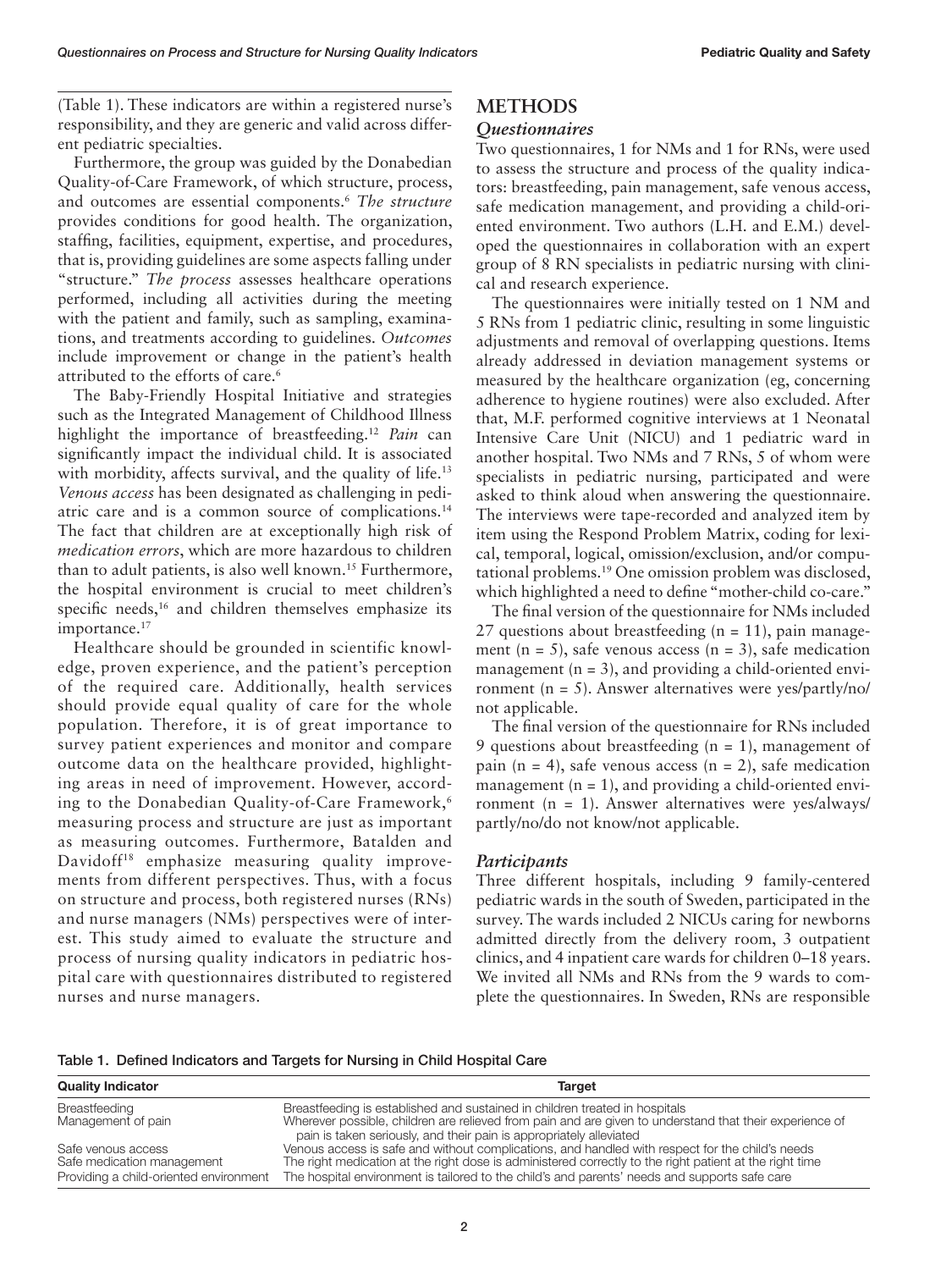for breastfeeding consultation, nonpharmacological pain management, insertion of venous catheters, medication administration, and providing a child-oriented environment (process). The NMs are responsible for providing conditions for optimal care (structure).

### *Procedure*

During the spring of 2013, we sent an email to the nurse responsible for quality improvement at each hospital with a request to forward the invitation to NMs and RNs at the clinic. Following the Helsinki Declaration, the email also included information about the purpose of the study, an assurance that participation was voluntary, completely anonymous, and that the respondents gave consent by submitting the questionnaire. The respondents got access to the electronic questionnaire through a link in the email.

## **RESULTS**

All the 9 NMs representing each unit and 113 RNs completed the questionnaire. The RNs worked in outpatient care ( $n = 37$ ) and inpatient care ( $n = 76$ ).

## *Quality Indicator: Breastfeeding*

Among the 6 NMs representing inpatient wards, 4 reported that they had guidelines for breastfeeding support, 5 reported that they include breastfeeding in all memos about nutrition. Four reported that they had available updated parent information about breastfeeding at the ward. Six NM reported that mothers had access to a private, comfortable chair appropriate for breastfeeding and were allowed to stay with their child around the clock if they breastfed their child. Two NMs reported the availability of a structured method to perform breastfeeding

observations. Four NMs reported that they documented goals and actions to promote and sustain breastfeeding in the care plan (Table 2). One NM commented: "We perform breastfeeding observations when needed, but structured methods to perform breastfeeding observations combined with structured documentation could be improved." All 6 NMs of inpatient wards reported that they document breastfeeding at discharge and that the staff's knowledge about breastfeeding was evaluated regularly (Table 2).

The NMs' responses to the question, "Of the children who were breastfed at the time of admission (NICU not included), how large a proportion (%) were breastfed at discharge?" were qualitative rather than quantitative.

Among the RNs, 44.2% felt that they had sufficient knowledge about breastfeeding to support and advise parents (Table 3).

#### *Quality Indicator: Management of Pain*

Guidelines for pain management and validated pain assessment tools were available in all the wards (Table 2). Of the RNs, 62% reported complete adherence to the guidelines, while 16% reported that they followed the guidelines occasionally (Table 3). Some of the reasons for nonadherence were: "cannot find the guidelines"; "as far as I know, we do not have guidelines"; "sometimes there is an acute situation, and there's no time"; and "sometimes the child/adolescent wants to proceed without pain prevention."

It was more common for RNs to prevent expected pain (67.2%) than to evaluate the results of pain prevention (47.8%) (Table 3). Some reasons given for refraining from preventing expected pain were: "it is an acute situation"; "sometimes the physician acts before I have time"; "it is

#### Table 2. Questions Measuring Structure and Responses from the NMs

| <b>Questionnaire Item</b>                                                                                    |   | Yes, n Partly, n |   | <b>Not</b><br>No, n Applicable, n Answer, n | <b>No</b> |
|--------------------------------------------------------------------------------------------------------------|---|------------------|---|---------------------------------------------|-----------|
| On your ward: Are guidelines for breastfeeding support available?                                            |   |                  |   |                                             |           |
| Is breastfeeding considered in all memos about nutrition?                                                    |   |                  |   |                                             |           |
| Is a structured method for performing breastfeeding observations available?                                  |   |                  |   |                                             |           |
| Do the care plans include goals and actions to promote and sustain breastfeeding?                            |   |                  |   |                                             |           |
| Is updated parent information about breastfeeding available?                                                 |   |                  |   |                                             |           |
| Do mothers have access to a private, comfortable chair appropriate for breastfeeding?                        | 6 |                  |   |                                             |           |
| Can mothers stay with their hospitalized child round the clock to promote breastfeeding?                     | 6 |                  |   |                                             |           |
| Is breastfeeding documented regularly?                                                                       |   |                  |   |                                             |           |
| Is the staff's knowledge about breastfeeding evaluated regularly?                                            |   |                  |   |                                             |           |
| Are there validated pain assessment tools available?                                                         |   |                  |   |                                             |           |
| Are there guidelines for pain management available?                                                          |   |                  |   |                                             |           |
| Is there a member of staff with special responsibility for pain management?                                  |   |                  |   |                                             |           |
| Is pain specifically documented in the patient records?                                                      |   |                  |   |                                             |           |
| Are there routines for pain assessment?                                                                      |   |                  |   |                                             |           |
| Are there guidelines for venous access technique available?                                                  |   |                  |   |                                             |           |
| Is updated parent information about venous access available?                                                 |   |                  |   |                                             |           |
| Is written age-appropriate information for children about venous access available?                           |   |                  |   |                                             |           |
| Are local guidelines for medication management available?                                                    |   |                  |   |                                             |           |
| Is there an undisturbed place for the preparation of medications?                                            |   |                  |   |                                             |           |
| Do nurses regularly perform knowledge tests about medication calculation?                                    |   |                  |   |                                             |           |
| Is there a possibility for parents to sleep close to their hospitalized child during the night?              | 5 |                  |   |                                             |           |
| Is child impact analysis performed and considered when a change is made in the hospital<br>unit environment? | 4 |                  |   |                                             |           |
| Are patients, parents, and youth advisory boards represented in the planning of a<br>potential change?       | 4 | $\Omega$         | 4 |                                             |           |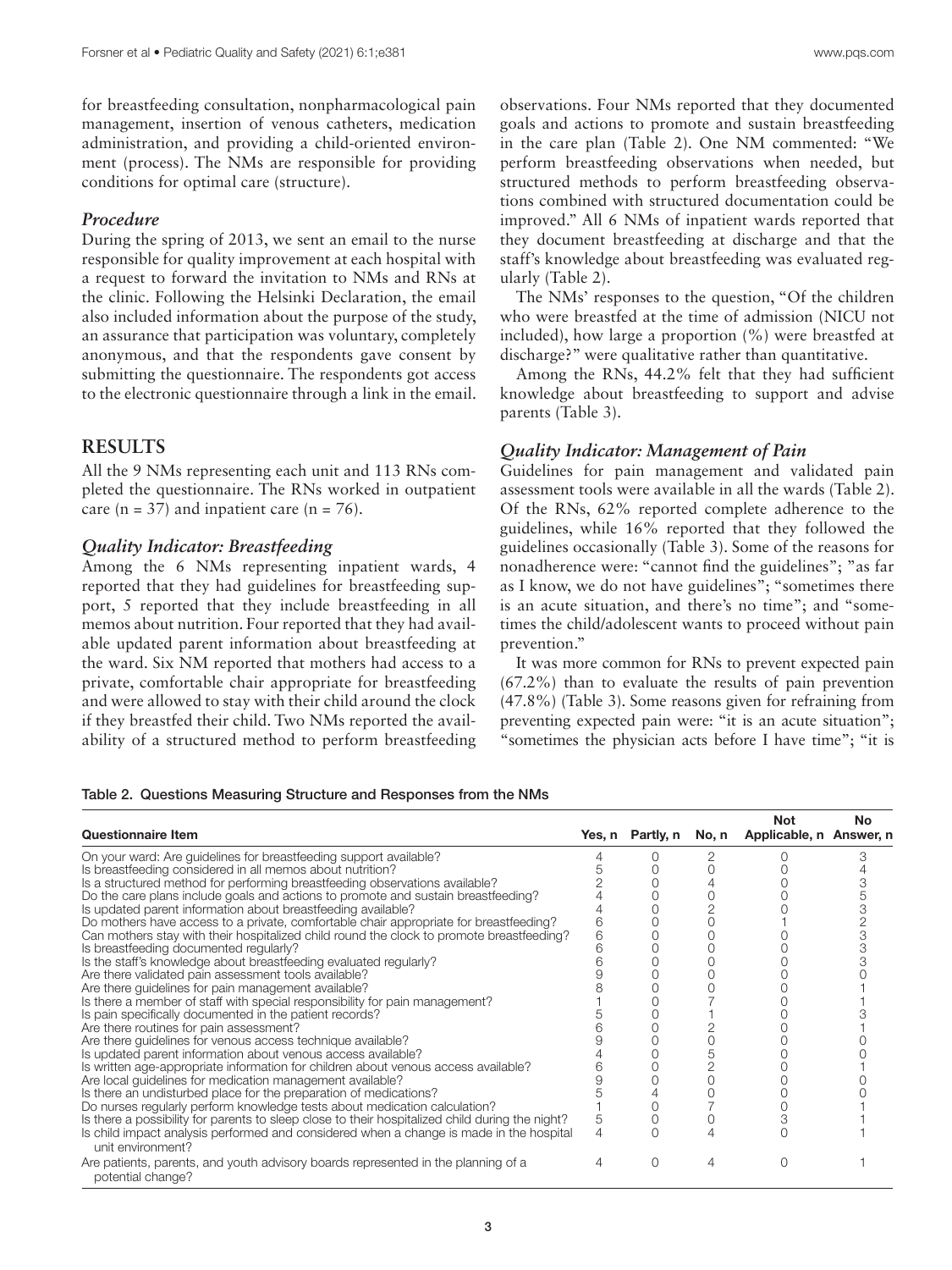|  | Table 3. Questions Measuring Process and Responses from the RNs |  |  |
|--|-----------------------------------------------------------------|--|--|
|  |                                                                 |  |  |

| <b>QUESTIONNAIRE ITEM</b>                                                                                                                                                                                                                                                                                                                                     | Yes,<br>Always,<br>$n$ (%)                                  | Partly/<br>Occasionally,<br>$n$ (%)         | No.<br>$n$ (%)                     | Do Not<br>Know,<br>$n$ (%)   | <b>Not</b><br>Applicable,<br>$n$ (%)                | No<br>Answer,<br>n (%)                                  |
|---------------------------------------------------------------------------------------------------------------------------------------------------------------------------------------------------------------------------------------------------------------------------------------------------------------------------------------------------------------|-------------------------------------------------------------|---------------------------------------------|------------------------------------|------------------------------|-----------------------------------------------------|---------------------------------------------------------|
| Do you feel you have sufficient knowledge about breastfeeding to support<br>and advice parents?<br>Do you follow the local quidelines for pain management?<br>Do you prevent expected pain related to procedures?<br>Do you evaluate the effect of pain prevention?<br>During the last 5 y, have you attended any training on pain management in<br>children? | 50 (44.2)<br>70 (62)<br>76 (67.2)<br>54 (47.8)<br>33 (29.2) | 30(26.5)<br>18(16)<br>25(22.1)<br>42 (37.1) | 17(15)<br>O<br>1(0.9)<br>68 (60.2) | 0<br>5(4.4)<br>0<br>$\Omega$ | 16 (14.2)<br>8(7)<br>1(0.9)<br>3(2.6)<br>$\bigcirc$ | $\Omega$<br>12(10.6)<br>11(9.7)<br>13(11.5)<br>12(10.6) |
| Are you satisfied that the requirements for safe and secure medication<br>management are met in your ward?                                                                                                                                                                                                                                                    | 46 (40.7)                                                   | 56 (49.6)                                   | 10(8.8)                            | 0                            | 1(0.9)                                              | 0                                                       |
| Do you follow the quidelines for venous access?<br>Do you have sufficient competence in venous access technique?<br>Do you have sufficient knowledge about the impact of a child-oriented<br>environment?                                                                                                                                                     | 82 (72.6)<br>90(79.6)<br>76 (67.2)                          | 16 (14.2)<br>14 (12.4)<br>32(28.3)          | 0<br>4(3.5)<br>5(4.4)              | 5(4.4)<br>0<br>0             | 6(5.3)<br>2(1.8)                                    | 4(3.5)<br>3(2.6)<br>$\Omega$                            |

difficult to prevent pain during capillary blood sampling"; "lack of time"; and "sometimes the child/youth refuses to take pain medication." Among the reasons given for failing to evaluate pain prevention were: "it is not always possible to get a reliable evaluation because of the difficulties to communicate with the patient/parents, for instance, if the family does not speak Swedish" and "I try to remember, but I need to prioritize, and assessment isn't a top priority." Also, RN reported evaluating pain management but not always using pain assessment tools, and one RN commented: "I do evaluate pain, but I'm bad at documenting the results."

Of the RNs, 29.2% had attended and passed a course or training involving children and pain management during the last 5 years (Table 3).

#### *Quality Indicator: Safe Venous Access*

Information about venous access for children of different ages was available on 6 wards. Information for parents about venous access was available in fewer than half of the wards (Table 2). Two comments from the NMs were: "the children are too small, but it is a good idea to have information for parents" and "it's not applicable in our department, but maybe we should have information for siblings."

Among the RNs, 72.6% reported complete adherence to venous access guidelines, whereas 14.2% reported that they occasionally followed the guidelines (Table 3). One RN reflected: "the purpose is to follow the guidelines, but sometimes you just have to think out of the box and find individualized solutions." Of the RNs, 79.6% reported enough competence in the venous access technique (Table 3). Two reasons RNs gave for not having enough competence were: "there are so many kinds of peripheral venous catheters" and "there are always new products on the market, which makes it difficult to stay up to date."

#### *Quality Indicator: Safe Medication Management*

According to the NMs, all wards had local instructions about routines for safe medication management. Approximately, half of the wards provided a place where the RNs could prepare medications without distraction.

Only 1 ward used knowledge tests on medication calculation for RNs (Table 2).

Altogether 90.3% of the RNs were completely or partly satisfied with the possibilities to perform safe and secure medication management (Table 3). However, comments from RNs pointed in another direction: "there are too many medications, which makes it easy to mix up different strengths"; "it's difficult to find what you need in the medication room"; "you are often disturbed by colleagues or parents"; and "when the ward is busy the conditions for safe preparation of medications are bad, and they're getting worse."

## *Quality Indicator: Providing a Child-oriented Environment*

Five NMs reported that parents could stay close to their child at night, 1 did not respond, and 3 answered: "not applicable" because they worked in daycare units. Four NMs reported that a child impact analysis was regularly performed and considered when instituting changes in their department, including parents, children, and youth, giving their opinions on advisory boards. One NM implied that she did not know what a child impact analysis was.

Two of the questions posed to the NMs gave qualitative instead of quantitative responses, namely: "What proportion (%) of parents stay close to their child 24 hours a day at the NICU?" and "What proportion (%) of mothers who have recently given birth stay with their child at the NICU?" One NM commented on the first question: "We have enough room for 100% of the parents, but we have not measured if they stay." On the second question, one NM stated: "We have not measured here either."

Among the RNs, 67.2% reported sufficient knowledge about providing a child-oriented environment, 28.3% reported some knowledge, and 4.4% reported insufficient knowledge (Table 3).

## **DISCUSSION**

The questionnaires addressed the process and structure of the quality indicators of breastfeeding, management of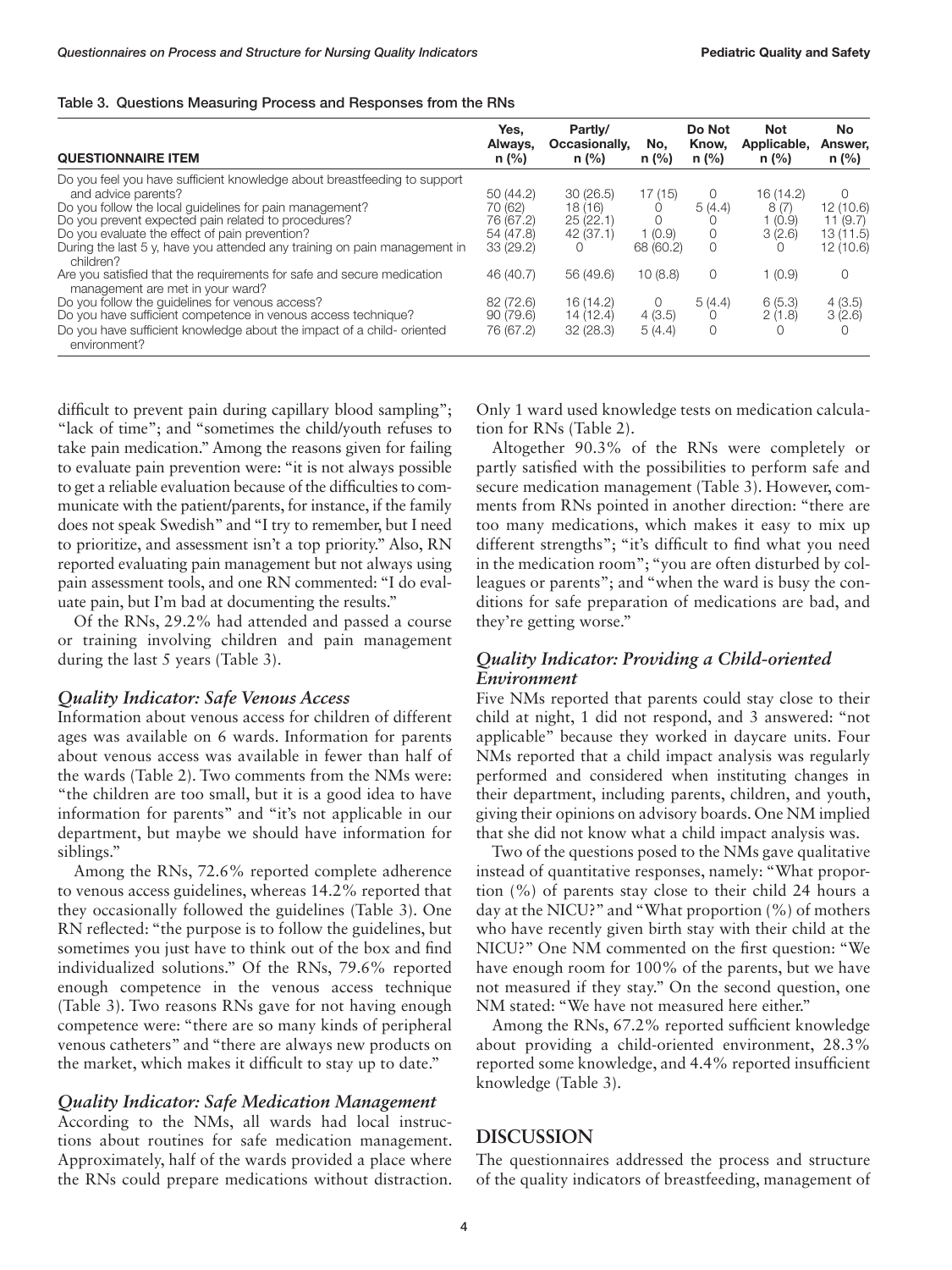pain, safe venous access, safe medication management, and provision of a child-oriented environment. Their importance for nursing care quality is well established.3,7–11 The reason why we focused on structure and process was that this gives essential information about why quality goals are achieved or not. Because NMs are responsible for the organization, facilities, equipment, procedures, staffing numbers, and competence, we approached them to measure the structure of nursing quality. To approach the process measures, we asked for nurses' self-assessment of activities directed to the patient and family during direct nursing care.

All units had guidelines for breastfeeding, pain management, peripheral venous catheter technique, and medication management. In line with previous research,<sup>20</sup> this survey showed insufficient adherence to guidelines for pain management. The fact that not all nurses reported following the pain management guidelines increased the risk of adverse pain experiences for the children. Slightly more but still, an insufficient number of RNs were reported to follow the venous access guidelines, which contrasts with previous results reporting a 70-100% adherence from different wards.<sup>21</sup> As part of the Donabedian framework structure, the idea of guidelines is to give the standard for the care and reduce variations in the care provided and, therefore, help ensure the quality of care.

All units except the NICUs had age-appropriate information for children about venous access, but few units distributed written parental information. Interestingly, the survey seemed to inspire the recipients to introduce new materials for parents and siblings, an example of how the questionnaire might add to quality improvement. Another example is that 1 NM regularly gave nurses knowledge tests on medication calculation. Sharing such information might stimulate others to copy the idea.

The World Health Organization<sup>22</sup> highlights the importance of breastfeeding knowledge among the staff at all units delivering care to children under 2 years of age. However, RNs reported insufficient knowledge about breastfeeding support. Moreover, missing responses from NM about the proportion of breastfeeding at admission and discharge were explained by the fact that they did not record these measures at that time. Breastfeeding knowledge is essential for quality pediatric care, and the lack of responses highlight the need for further quality improvement in this area.

The participating wards practiced family-centered care with single family-rooms, so parents could stay around the clock, access school, and play therapy. Still, there was a gap in the RNs' knowledge about the impact of a child-oriented environment on children's health, indicating a need for more attention to this area in both research and practice. A child-friendly, family-centered, colorful, and exciting, playful environment might positively influence the children's emotions and cause less stress, anxiety, and fear, thus facilitating the hospital visit experience. However, as mentioned by Water et  $al$ ,<sup>23</sup> we should not

underestimate the importance of respecting children's rights to dignity, privacy, family support, and self-control.

#### *Limitations*

The fact that some years have passed since the survey has to be considered. Because clinical nursing practice changes continuously, it is essential to implement measurements of the structure and process of pediatric nursing care quality. However, because Brenner et al<sup>24</sup> confirmed these indicators, the questionnaires developed in 2013 could still be judged as relevant. House et al4 recognize the importance of implementing measures on structure and process besides outcome measures and adverse events to target areas for improvement. All the proposed indicators, besides breastfeeding, can be judged as relevant for children up to 18 years of age. However, because of all pediatric units participating in this study care for children from birth, breastfeeding was also considered relevant.

Other limitations to consider were (1) the use of self-rating questions without objective verification (such as observation studies) of the findings or the outcomes of care increases the risk for bias; (2) children and parents were not represented in the design; and (3) the response rate from RNs is unknown because we do not know how many RNs were working at the time of the survey. The number is unknown because the email distribution list also included casual staff, and staff on parental leave, sick leave, and annual leave. Furthermore, some questions to the NMs do not apply to outpatient care, which should be considered when distributed to NM working in outpatient care.

We recommend using a Likert scale to enable statistical calculations of comparisons between wards and hospitals for future work. Moreover, repeated or continuous measures of structure and process would enable an analysis of correlations with outcome data, adverse hospital events, and child/parent experiences.

## **CONCLUSIONS**

Structure and process is a prerequisite for quality of care outcomes. This study offers questionnaires to compare structure and process in pediatric nursing care as a basis for discussions with consumers, managers, staff, and other stakeholders. External factors may influence these indicators, but providing guidelines and policies offers better possibilities for safe care. In this study, local guidelines were available regarding pain assessment tools, pain management, peripheral venous catheter technique, and medication management at almost all wards. Still, there was a need for greater adherence to guidelines and increased knowledge regarding breastfeeding. Pinpointing gaps in care can be used to stimulate new research ideas. However, to fully evaluate the pediatric nursing care provided, there is a need for asking the children themselves and their parents.